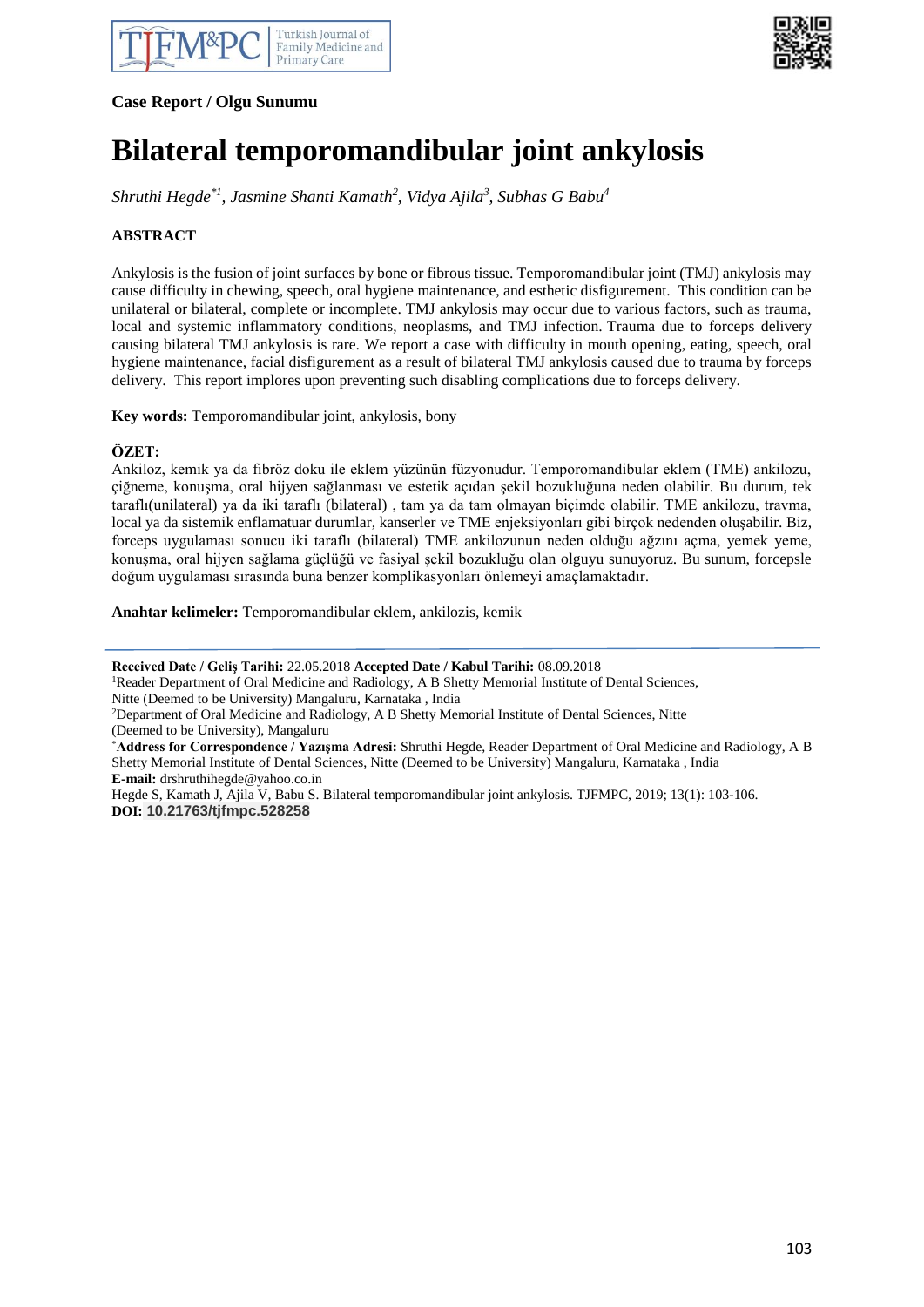#### **INTRODUCTION**

Ankylosis is the fusion of joint surfaces by bone or fibrous tissue. Temporomandibular joint (TMJ) ankylosis may cause difficulty in chewing, speech, oral hygiene maintenance, and esthetic disfigurement. TMJ ankylosis may be classified in various ways such as intra or extra-articular (according to the site), bony, fibrous or fibroosseous tissue (depending on the type of tissue involved), and complete or incomplete (based on the degree of fusion).  $\left[ \begin{array}{c} 1 \end{array} \right]$  TMJ ankylosis may occur due to various factors, such as trauma, TMJ infection, local and systemic inflammatory conditions and neoplasms. Trauma and infection are the most common etiological factors according to the previous studies.  $[2, 3]$ 

#### **CASE REPORT**

A 9-year old girl reported to the Department of Oral Medicine and Radiology with a chief complaint of difficulty in mouth opening. Difficulty in mouth opening was initially noticed by the parents shortly after birth. As the child grew parents also noticed difficulty with eating, chewing, speech, maintenance of oral hygiene and retruded chin which was of esthetic concern. Patient's parents gave a history of forceps delivery after uneventful and full-term pregnancy. No other pre and postnatal complications were reported by the parents. Patient's family history was non-contributory. On extraoral examination, the patient had a convex profile and bird face appearance. Mandibular retrognathism was noticed. Mouth opening was restricted and interincisal distance was 6 mm (Figure 1 ABC). No TMJ movements were appreciated while opening the mouth and there was no tenderness in the TMJ region on palpation. A thorough intra-oral examination was not possible due to the limited mouth opening. Protrusion of maxillary incisors and the anterior open bite was noticed. Radiographic examinations comprised of the panoramic radiograph and TMJ views. Bilateral condylar morphology was altered with compromised joint space and bony fusion (Figure 2 A). TMJ view showed altered morphology with irregularity with mandibular condyle and TMJ fusion. TMJ movements could not be appreciated with TMJ views (Figure 2 B). Based on these findings, bilateral bony TMJ ankylosis was diagnosed. She was referred to the department of oral and maxillofacial surgery for management. The patient could not afford treatment due to financial constraints and was lost to follow up.

#### **DISCUSSION**

Ankylosis has its origin in the Greek word *ankulōsis*, which means stiffness of a joint due to abnormal adhesions or rigidity resulting in a bent or crooked appearance.[4] Similarly, Ankylosis of the Temporomandibular Joint (TMJ) is one such condition that results in decreased mobility of the joint due to the fusion of the mandibular condyle to the glenoid fossa. It can be classified as bony, fibrous or fibro-osseous, complete or partial, unilateral or bilateral. [4]

Ankylosis can be secondary to trauma, infection, systemic disorder or post-surgical manipulation of the joint. Literature also suggests that ankylosis can be due to Congenital deformities, idiopathic factors, and iatrogenic causes. [5] In the present case there was no history of pre and postnatal complications. In our case, the causative factor could be attributed to forceps delivery. There is an increased incidence of TMJ problems in cases of forceps delivery.<sup>[4]</sup> The use of obstetrical forceps in aiding delivery was started in 1973. Excess pressure with forceps causes tissue damage.<sup>[6]</sup> Trauma to the TMJ region can result in an intra-articular haematoma which further leads to fibrosis, excessive bone formation, and hypomobility of the joint.<sup>[7]</sup> Instrument vaginal deliveries although have decreased due to maternal and postnatal complications, they are still practiced in centers where advanced facilities are not available. Although reports of increased TMJ problems have been mentioned, there are not many reports of TMJ Ankylosis secondary to forceps delivery.[8]

An occurrence of TMJ Ankylosis in early childhood has deleterious effects, as the condylar cartilage is a growth center that dictates the growth and the development of the jaws and teeth.<sup>[6]</sup> TMJ Ankylosis, as seen in our case, not only causes skeletal defects which secondarily affects the development and function of muscles and soft tissue around but also hinders oral feeding, speaking, difficulty in maintaining oral hygiene resulting in increased dental caries and periodontal disease.<sup>[9]</sup> Along with all these very obvious physical problems, the child will also have a severe negative effect on the mental well-being, with the inability to engage in normal, everyday activities resulting in decreased quality of life.

According to Sawhney, TMJ Ankylosis can be classified, taking into account the degree of TMJ mobility limitation into 4 types.  $[10]$  In type I, the condylar head is visible but the edges are deformed, with limited TMJ movement due to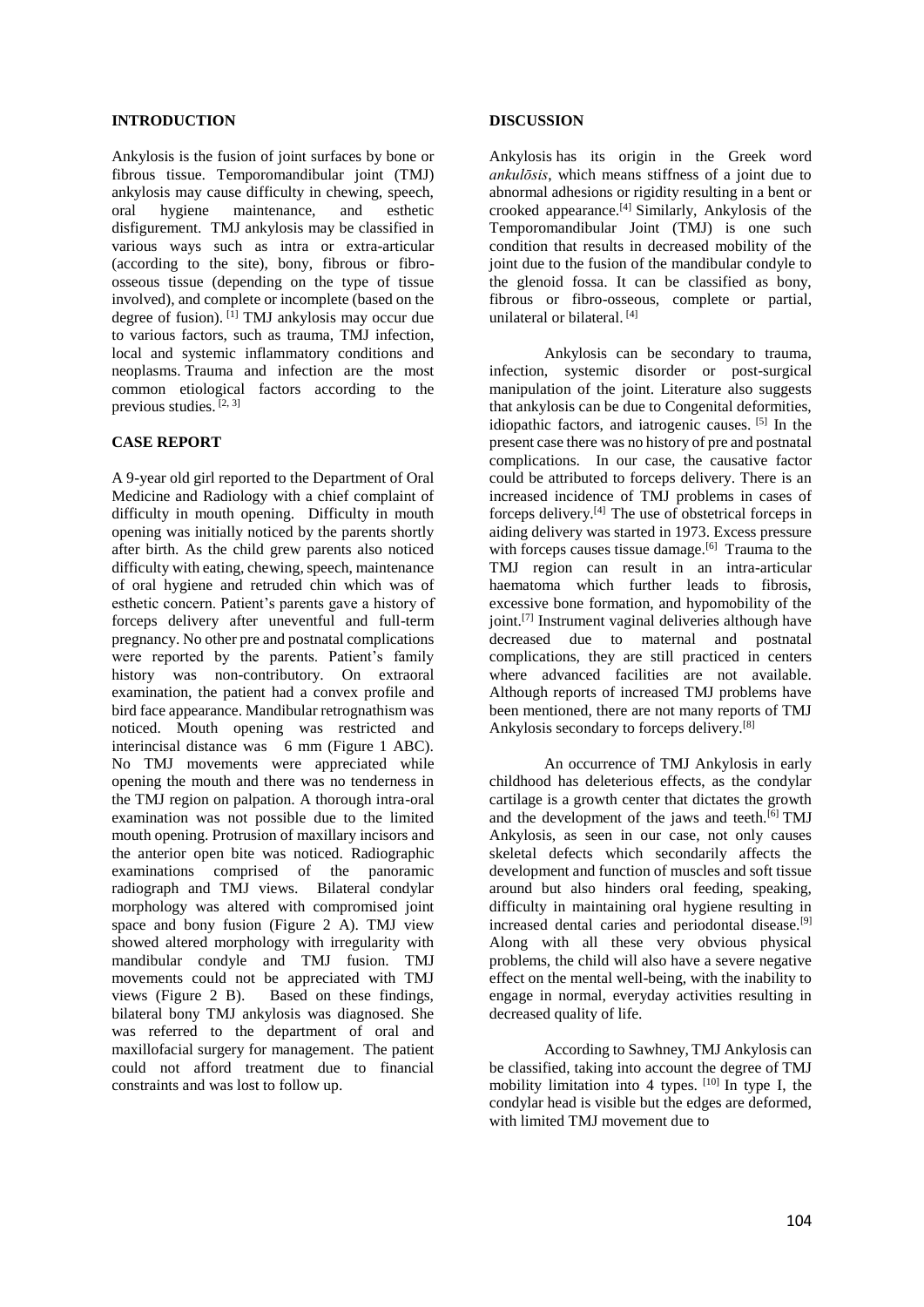



**Figure 2AB.** A) Panoramic radiograph showing altered condylar morphology bilaterally, compromised joint space with bony fusion. B) TMJ view showed altered morphology, irregularity with mandibular condyle and bony fusion

**Figure 1 ABC.** Clinical photographs showing A) fullness of cheek B) Bird face appearance with manbibular retrognathism C) Restricted mouth opening

| Table 1. Classification of TMJ Ankylosis based on Joint mobility by Sawhney CP <sup>[9]</sup> |                                                                                                                                                                                                                                                       |
|-----------------------------------------------------------------------------------------------|-------------------------------------------------------------------------------------------------------------------------------------------------------------------------------------------------------------------------------------------------------|
| <b>Type</b>                                                                                   | <b>Features</b>                                                                                                                                                                                                                                       |
| <b>Type</b>                                                                                   | Visible and significantly deformed head of the condylar process, with the fibro-adhesions making<br>TMJ movement impossible                                                                                                                           |
| <b>Type</b><br>П                                                                              | Consolidation of the deformed head of the condylar process and articular surface occurs mostly at the<br>edges and in the anterior and posterior parts of the structures, and the medial part of the surface of the<br>condylar head remain undamaged |
| <b>Type</b><br>Ш                                                                              | The ankylotic mass involves the mandibular ramus and zygomatic arch; an atrophic and displaced<br>fragment of the anterior part of the condylar head is in a medial location                                                                          |
| <b>Type</b><br>IV                                                                             | TMJ is completely obliterated by bony ankylotic mass growing between the mandibular ramus and<br>cranial base                                                                                                                                         |